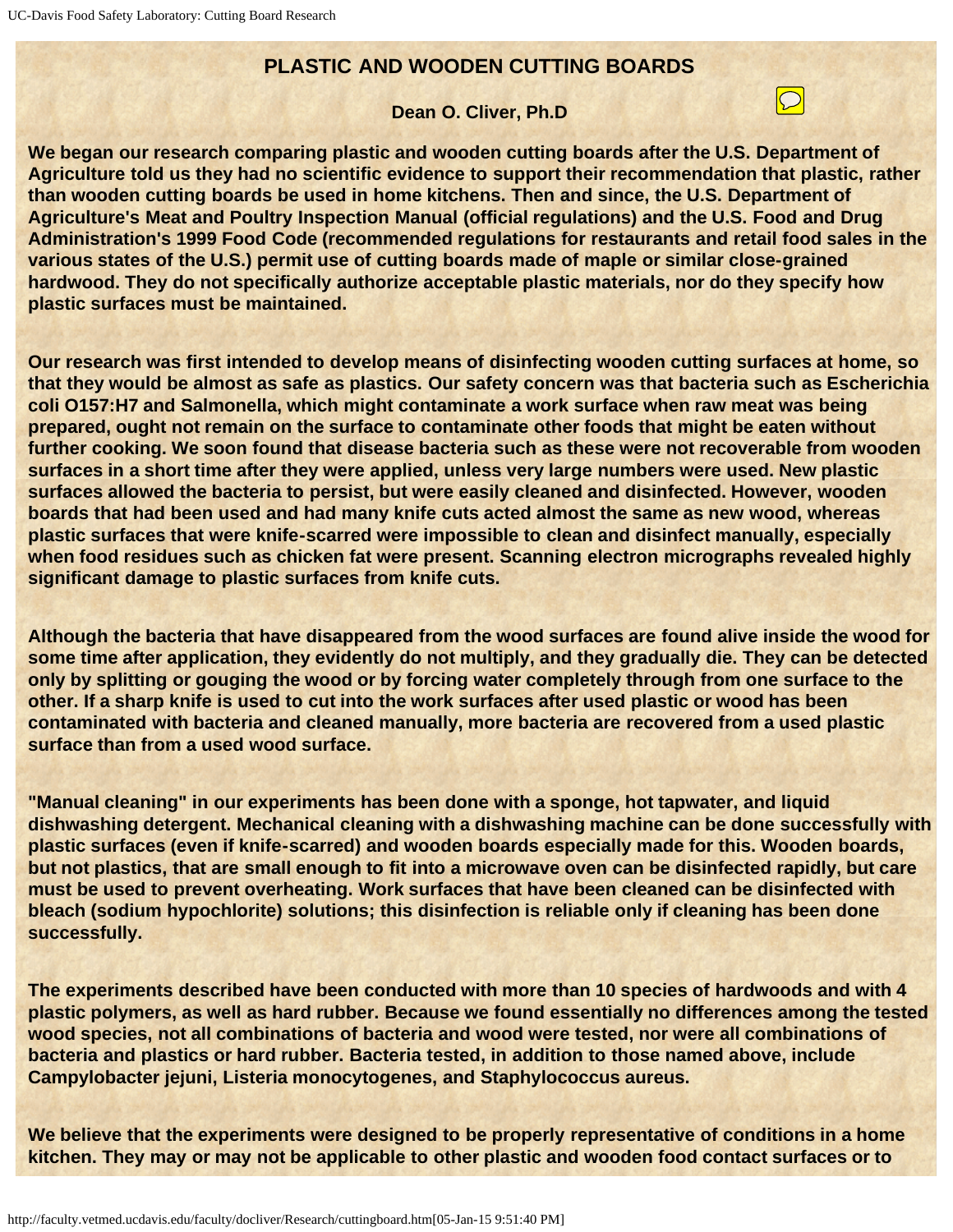**cutting boards in commercial food processing or food service operations, but we have no reason to believe that they are not relevant, except that not all plastic surfaces are subject to knife-scarring. Before our first studies had been published, they were criticized incorrectly for not having included used (knife-scarred) cutting surfaces. We had been careful to include used surfaces, and so were surprised that others who did later experiments and claimed to have refuted our findings often had used only new plastic and wood. Although some established scientific laboratories say their results differ from ours, we have received multiple communications from school children who have done science projects that have reached essentially the same conclusions that we did.**

**We have no commercial relationships to any company making cutting boards or other food preparation utensils. We have tested boards and cleaning and disinfection products, some of which were supplied to us gratis. We have not tested all of the products that have been sent to us, simply because there is not time. We are aware that there are other food preparation surfaces made of glass or of stainless steel; we have done very little with these because they are quite destructive of the sharp cutting edges of knives, and therefore introduce another class of hazard to the kitchen. We believe, on the basis of our published and to-be-published research, that food can be prepared safely on wooden cutting surfaces and that plastic cutting surfaces present some disadvantages that had been overlooked until we found them.**

**In addition to our laboratory research on this subject, we learned after arriving in California in June of 1995 that a case-control study of sporadic salmonellosis had been done in this region and included cutting boards among many risk factors assessed (Kass, P.H., et al., Disease determinants of sporadic salmonellosis in four northern California counties: a case control study of older children and adults. Ann. Epidemiol. 2:683-696, 1992.). The project had been conducted before our work began. It revealed that those using wooden cutting boards in their home kitchens were less than half as likely as average to contract salmonellosis (odds ratio 0.42, 95% confidence interval 0.22-0.81), those using synthetic (plastic or glass) cutting boards were about twice as likely as average to contract salmonellosis (O.R. 1.99, C.I. 1.03-3.85); and the effect of cleaning the board regularly after preparing meat on it was not statistically significant (O.R. 1.20, C.I. 0.54-2.68). We know of no similar research that has been done anywhere, so we regard it as the best epidemiological evidence available to date that wooden cutting boards are not a hazard to human health, but plastic cutting boards may be.**

**Publications to date from our work:**

**Ak, N. O., D. O. Cliver, and C. W. Kaspar. 1994. Cutting boards of plastic and wood contaminated experimentally with bacteria. J. Food Protect. 57: 16-22.**

**Ak, N. O., D. O. Cliver, and C. W. Kaspar. 1994. Decontamination of plastic and wooden cutting boards for kitchen use. J. Food Protect. 57: 23-30,36.**

**Galluzzo, L., and D. O. Cliver. 1996. Cutting boards and bacteria--oak vs.** *Salmonella***. Dairy, Food Environ. Sanit. 16: 290-293.**

**Park, P. K., and D. O. Cliver. 1996. Disinfection of household cutting boards with a microwave oven. J. Food. Protect. 59: 1049-1054.**

**Park, P. K., and D. O. Cliver. 1997. Cutting boards up close. Food Quality 3(Issue 22, June-July): 57-59.**

**Others are in preparation.**